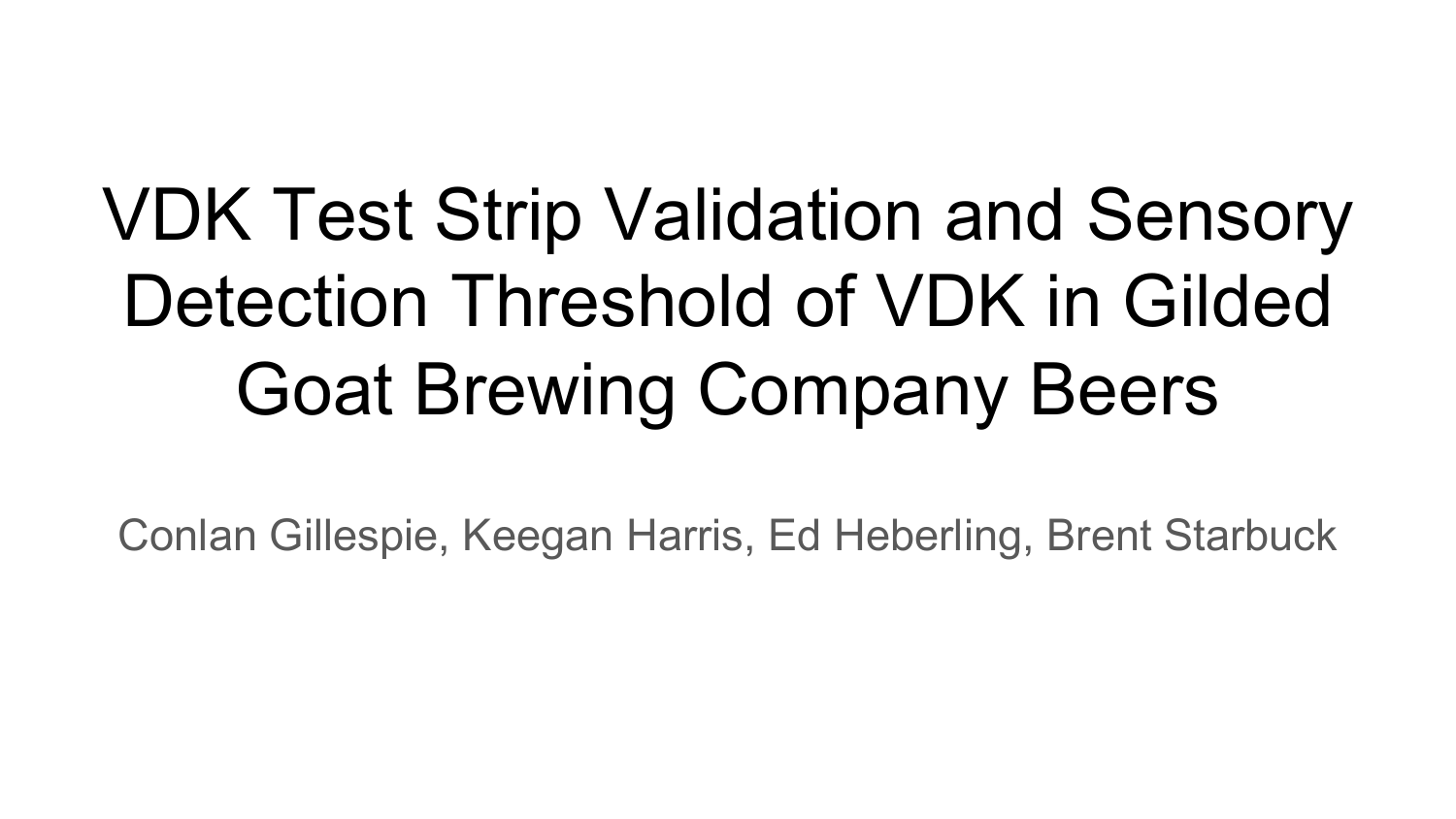#### Introduction

Vicinal diketones (VDKs) are associated with off-flavors and aromas that render most beer styles substandard. Therefore, it is advantageous for a brewer to accurately quantify the various VDK compounds that are present during and after fermentation.

- Main VDKs in beer: 2-3,butanedione (diacetyl, contributes buttery off-flavors) and 2,3-pentanedione (contributes honey-like off-flavors)
	- $\circ$  Diacetyl: Detection threshold of  $\sim$  20 60 ppb in light lagers<sup>4</sup>,  $\sim$  40 80 ppb in darker beers<sup>4</sup>
	- Pentanedione: Threshold is up to ten times higher than diacetyl, but can be an important marker for yeast health
	- $\circ$  Ratio of diacetyl to pentanedione has been shown to be an indicator of microbiological contamination<sup>1</sup>
- It's important for brewers to monitor the VDK levels in their beers, especially at the end of fermentation
- Beyers VDK test strips would provide a cost effective and simple way for breweries to measure VDK concentrations in beer
- Two main purposes of this study:
	- Validate Beyers VDK test strip efficacy compared to ASBC distillation method and GCMS using four different Gilded Goat Brewing Co. beers
	- Determine average consumer absolute and recognition threshold levels for diacetyl in four different Gilded Goat Brewing Co. beers

#### **Relevance and Innovation in the Brewing Industry**

- Affordable. Uses less equipment and resources
- Private lab analysis can take days. Beyers VDK strips can produce results in  $~15$  minutes
- **End-of-Fermentation Diacetyl Check**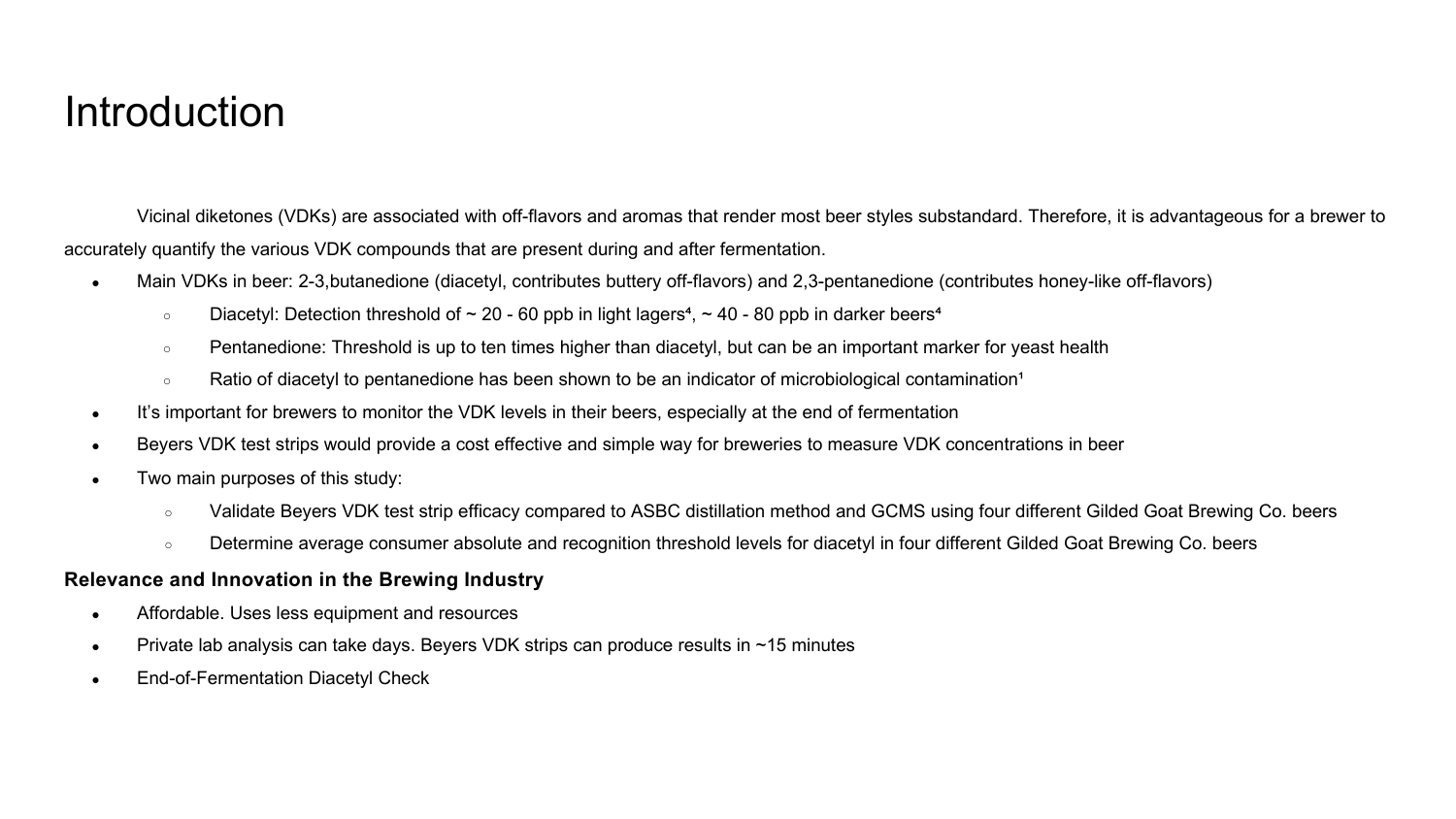### Experimental / Descriptive Methods

- Experiment intended to validate the accuracy of Beyers VDK test strips compared to other VDK detection methods
	- Compared to Gas Chromatography (AB) and Distillation (MSU) methods done by third parties
- 4 Samples of Gilded Goat beer were tested
	- Double IPA, Bock, Cream Ale, and Stout
	- Samples were drawn at the same time to ensure consistency
- Results of GC and Distillation were compared to the test strips.
	- $\circ$  Numbers within 5% of distillation are validated.
- A VDK curve was generated during fermentation of Frumpy MooMoo using the strips.
	- Over the course of 7 days samples were taken at approximately the same time day to day
	- Samples were centrifuged for 1 min to remove yeast that would cause interference
	- $\circ$  The results were recorded, and the data was used to generate a graph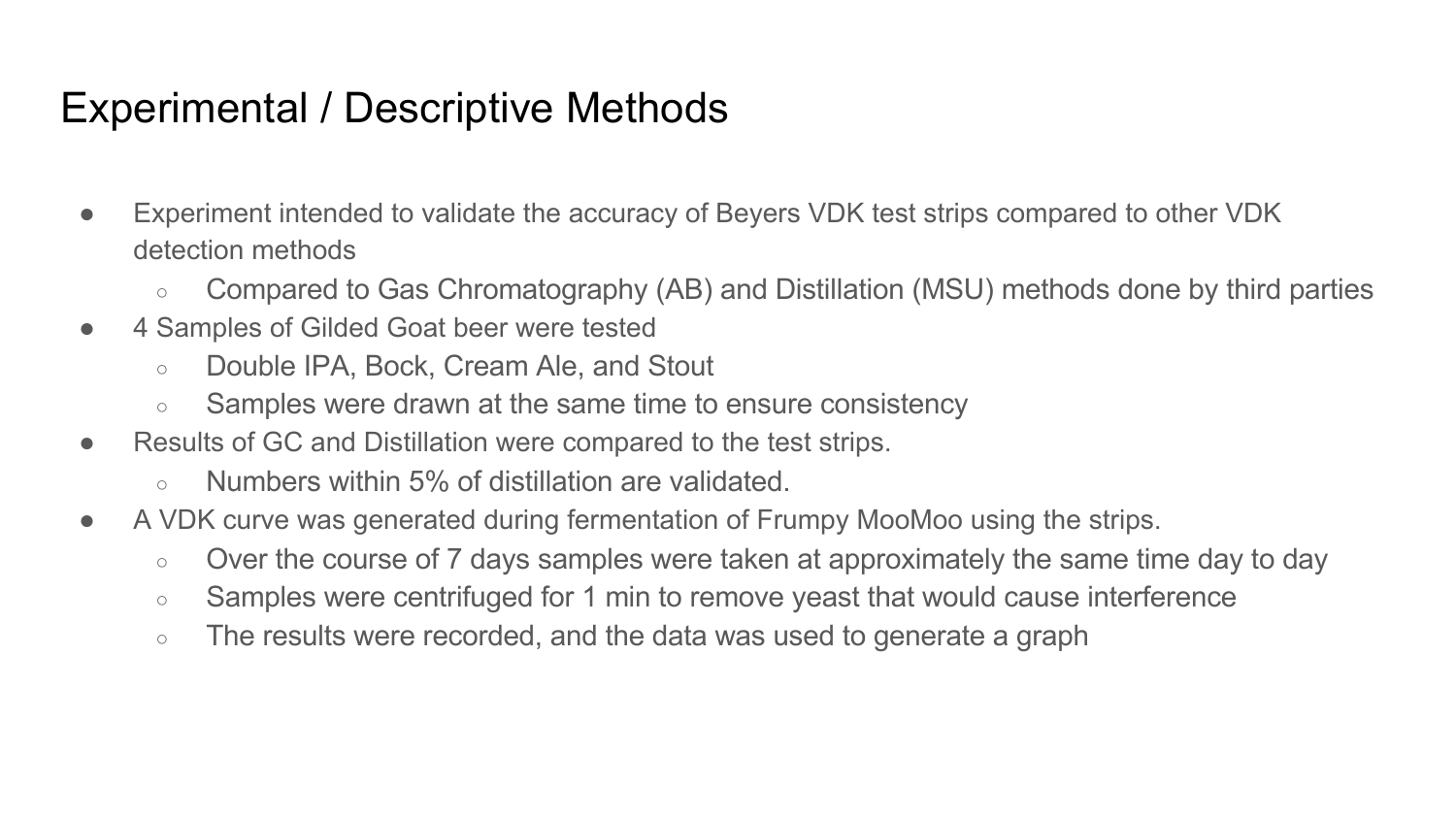#### Experimental Data

| <b>Beer</b>                     | <b>Strip Result</b><br>(ppb) | <b>Distillation</b><br>Result<br>(ppb) | <b>GC Result</b><br>(ppb) |
|---------------------------------|------------------------------|----------------------------------------|---------------------------|
| Frumpy<br>Moo Moo<br>(Stout)    | < 50                         | 1726*                                  | 97.11                     |
| Downpour<br>Petrichor<br>(DIPA) | < 50                         | 650.9                                  | 62.26                     |
| Cashmere<br>(Cream Ale)         | < 50                         | 241.2                                  | 18.622                    |
| Guten Bock<br>(Bock)            | < 50                         | 146                                    | 6.823                     |

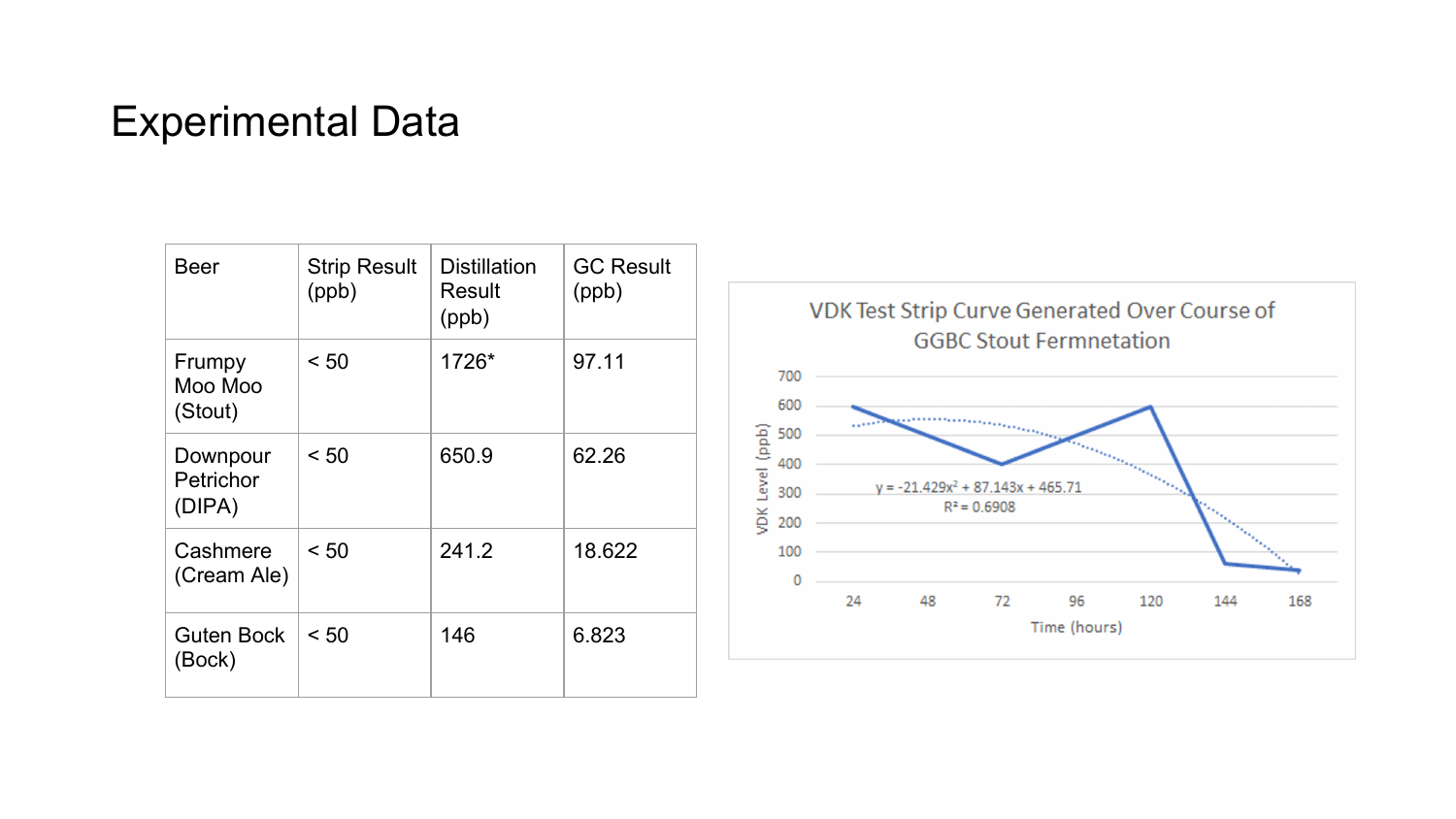#### Conclusion (experimental)

Graphing the Curve:

- Lack of precision
	- colorimeter will help with comparison
- Demonstrated the excretion and reuptake of VDK's

VDK Strip Validation:

- Strips performed well vs. distillation
- Strips are good for go/no-go application
- Less expensive alternative to other methods
- Frumpy Moo Moo Outlier
	- Adjunct related
	- Distillation may not perform well with high adjunct use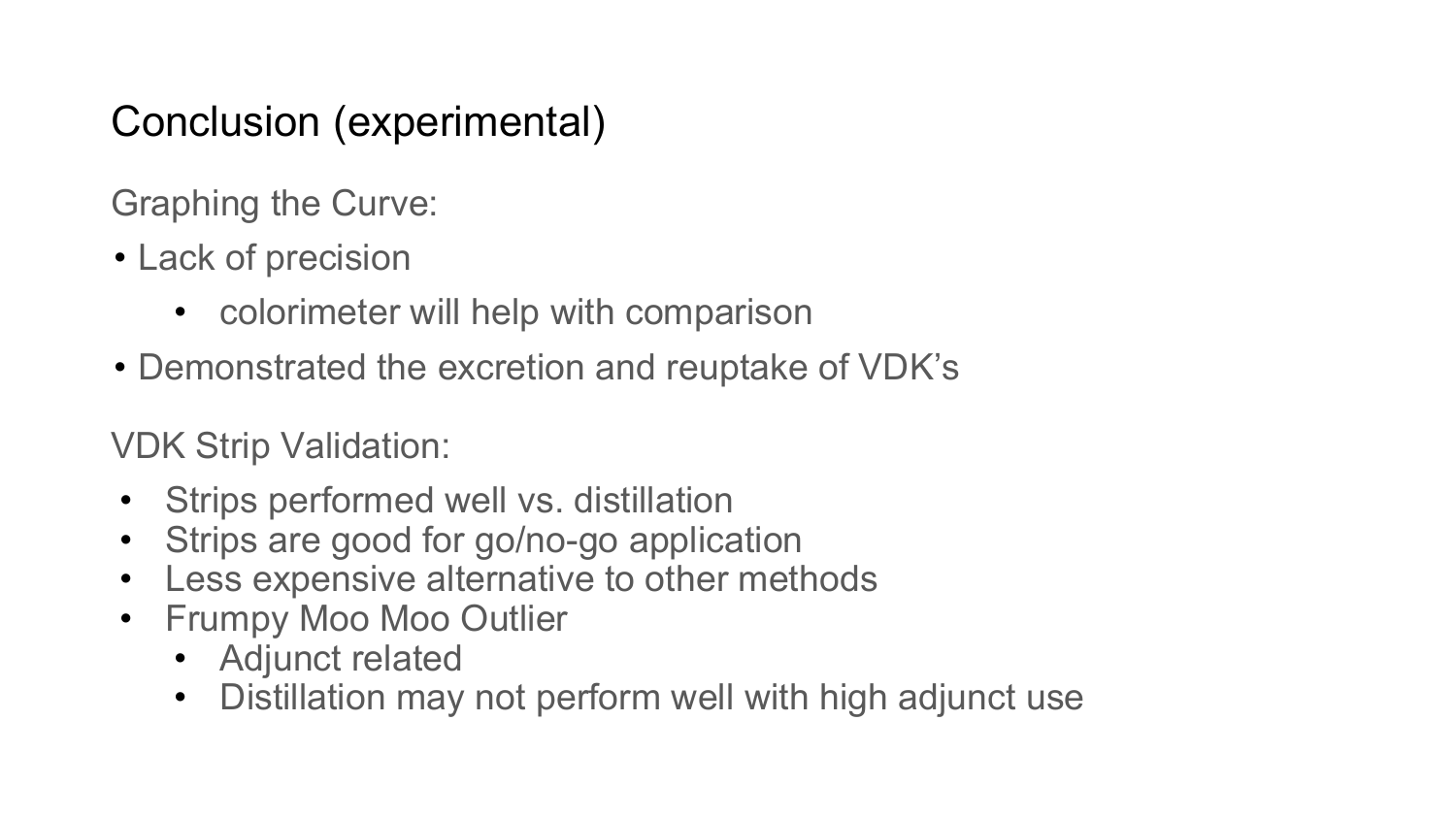## Sensory Methods

| <b>Group A</b>            |                       |                                  | <b>Group B</b>            |                                  |                        |
|---------------------------|-----------------------|----------------------------------|---------------------------|----------------------------------|------------------------|
| Sample /<br><b>Dosing</b> | Cashmere<br>Cream Ale | Frumpy<br><b>MooMoo</b><br>Stout | Sample /<br><b>Dosing</b> | <b>Guten Bock</b><br><b>Bock</b> | Downpour<br>Double IPA |
| Control                   | <b>REF</b>            | <b>REF</b>                       | Control                   | <b>REF</b>                       | <b>REF</b>             |
| 50ppb<br><b>Diacetyl</b>  | 797                   | 169                              | 50ppb Diacetyl            | 519                              | 887                    |
| 100ppb<br><b>Diacetyl</b> | 002                   | 316                              | 100ppb Diacetyl           | 067                              | 782                    |
| 300ppb<br><b>Diacetyl</b> | 117                   | 960                              | 300ppb Diacetyl           | 537                              | 854                    |
| 500ppb<br><b>Diacetyl</b> | 836                   | 720                              | 500ppb Diacetyl           | 238                              | 630                    |

- Three Separate data collection sessions ( $n_A=9$ ,  $n_B=9$ , and  $n_{A+B}=5$ , respectively)
- Combined data for analysis

Sample setup for Group A

Sample setup for Group A

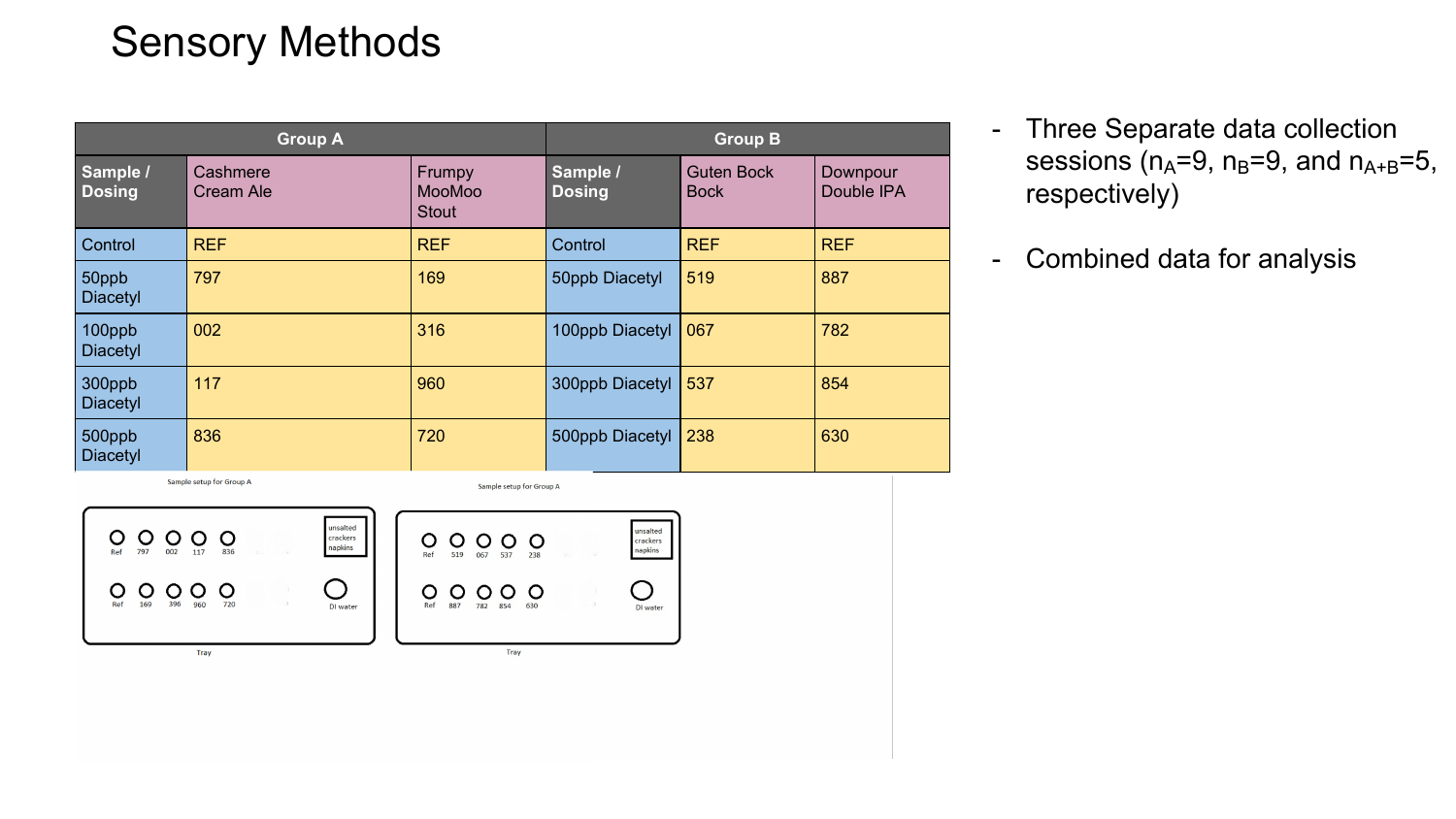#### Sensory Results



• Absolute threshold for the cream ale, bock, and DIPA: ~50 - 100 ppb

Absolute threshold for the stout: ~100 ppb.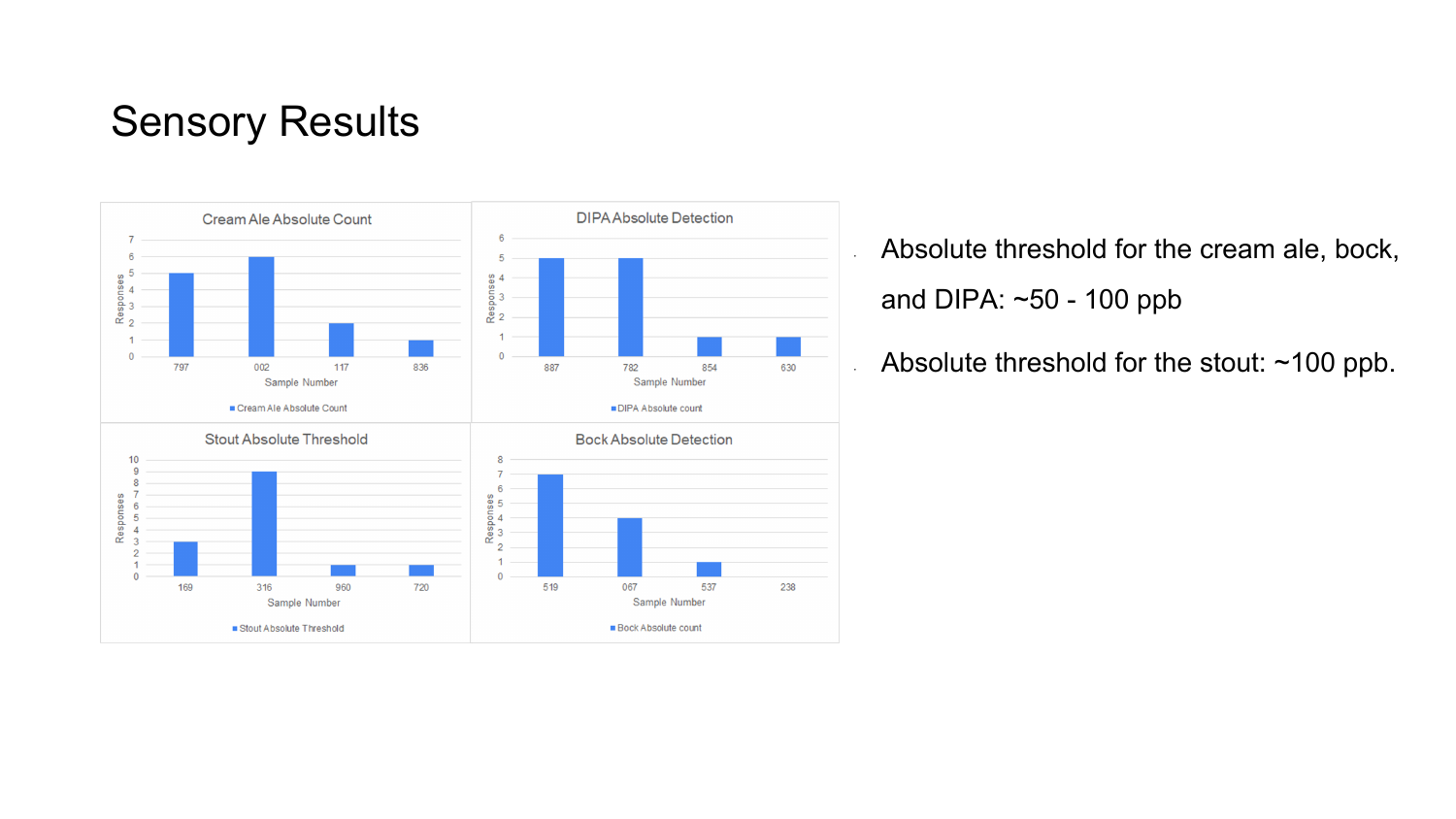### Conclusion of Sensory Evaluation Results

- Stout Higher absolute and recognition thresholds than the Cream Ale, Bock and DIPA
- Several panelists noted that the stout exhibited flavors that contrasted with diacetyl, causing it to stand out more. However, the overall data trend did not support that conclusion.

While the overall data trend did not support the idea that diacetyl stood out more in the stout due to contrasting flavor compounds, the idea should not be completely discounted. Further research could be done on what specific flavor compounds in different beer styles will hide diacetyl presence or make it stand out.

#### Successes:

- Data collection method and schedule
- All data points were within reasonable expectations. No outliers or unexplained points
- Confirmed changes in diacetyl concentration detectable in low concentrations
- Some noted diacetyl complimented the cram ale flavor profile

Deficiencies:

- Unable to quantify diacetyl in each sample
	- Sample creation
	- Redesign threshold test with verified diacetyl concentrations.
- Potential for inconsistency between samples made on different dates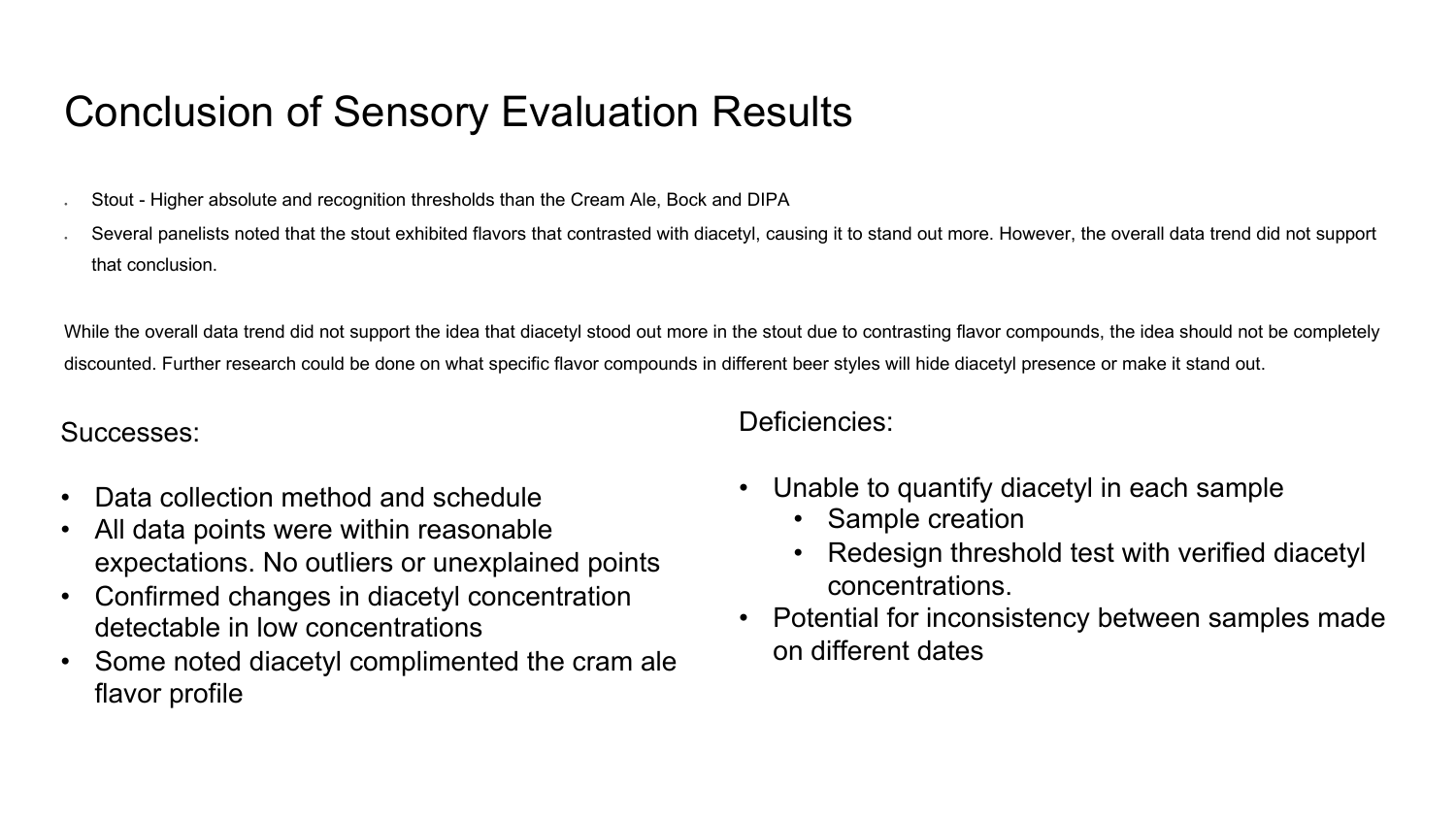#### Special Thanks

- 
- [Charlie Hoxmeier, Gilded Goat Brewing Co.](https://www-asbcnet-org.ezproxy2.library.colostate.edu/Methods/Methods/Beer-25.pdf) Evan Beyers & Kelley Freeman, Beyers Analytical Katie Strain at Metropolitan State University Jon Long from Anheuser Busch Katie Fromuth, CSU FST Laboratory
- 
- 
- 

#### Works Cited

1. Anderson, Hailee E., et al. "A Review of the Analytical Methods Used for Beer Ingredient and Fin<br>Chimica Acta, vol. 1085, 2019, pp. 1–20., doi:10.1016/j.aca.2019.07.061.

2. Boulton, C. (2013). Encyclopaedia of brewing. In Encyclopaedia of Brewing (p. 623). John Wiley https://ebookcentral.proquest.com/lib/csu/reader.action?docID=1204057#

3. American Society of Brewing Chemists. Diacetyl. ASBC Methods of Analysis. https://www-asbcnetygg.ezproxy2.library.colostate.edu/Methods/Methods/Beer-25.pdf.

4. J.S. Nickel, Vicinal diketones, in: G. Oliver, T. Colicchio (Eds.), The Oxford Companion to Beer, Oxford

5. Krogerus, K., Gibson, B., & Hytönen, E. (2015). An improved model for prediction of wort ferment American Society of Brewing Chemists, 73(1), 90-99. doi:10.1094/asbcj-2015-0106-01